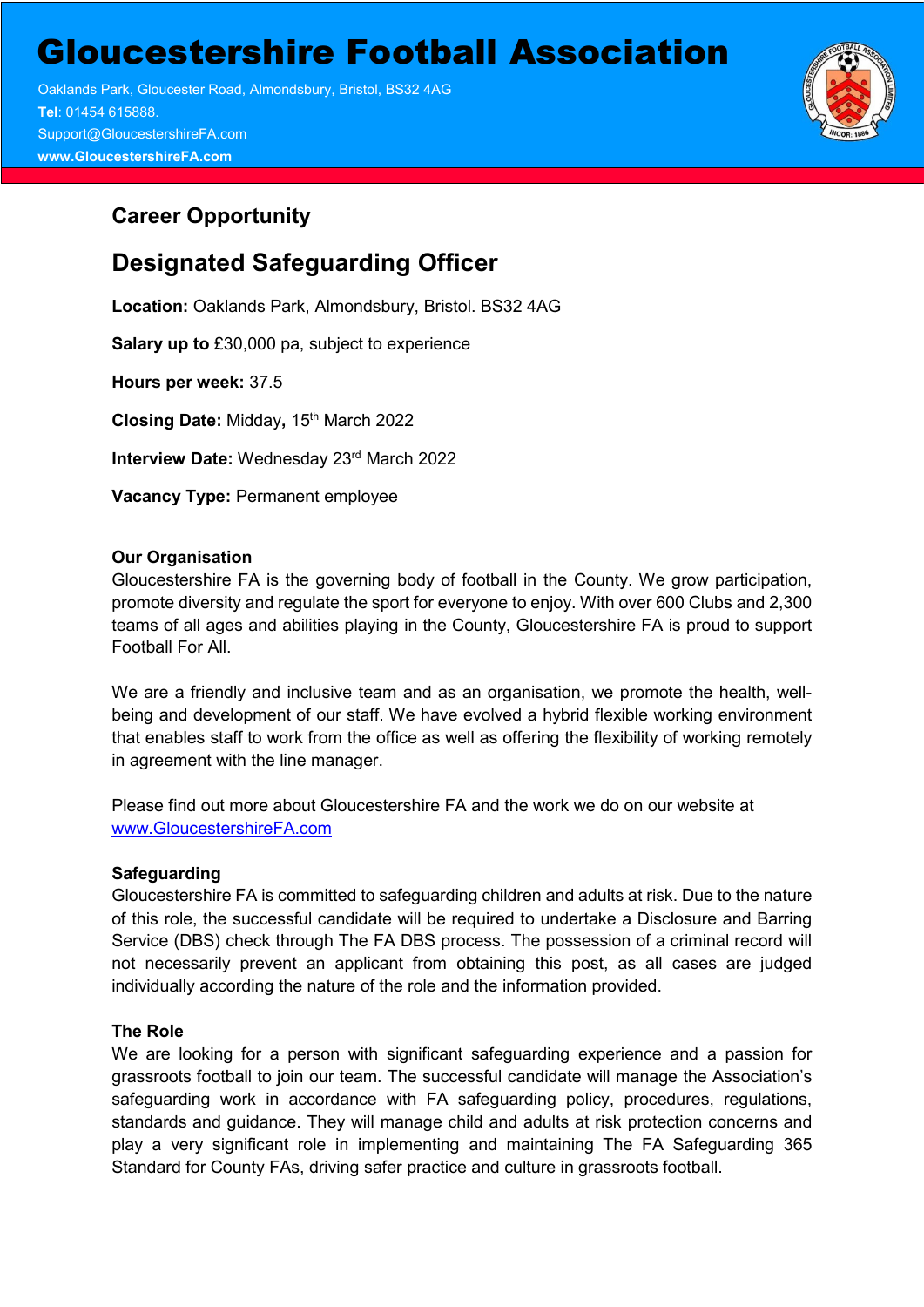## **Key Accountabilities** (refer to the full job description - link below)

- Operationally lead the implementation and delivery of safeguarding within Gloucestershire FA, being accountable for relevant areas of The FA's Safeguarding 365 Standard for County FAs.
- Play an effective role as a senior manager, taking a dynamic and strategic approach to safeguarding delivery within the Association, raising awareness and providing organisational support and guidance to colleagues.
- Refer to The FA Safeguarding Case Management Team child abuse and adults at risk concerns, acting in line with the relevant FA safeguarding policy, regulations and guidance.
- Deal with all low-level concerns and complaints with a focus on timeliness and outcomes and line with FA policy, regulations and guidance
- Strategically manage effective Club Welfare Officer networks; liaising with the Local Authority Designated Officers, Local Safeguarding Partnerships, Local Safeguarding Adult Boards, Children's and Adults' Social Care Services, Police Child Protection Teams and support club welfare officers (youth, adults and disability teams) to be compliant with safeguarding legislation, FA safeguarding policy, best-practice guidance and education programmes.

#### **What we are looking for**

- The successful candidate will be able to demonstrate a child-centred approach with the ability to maintain this perspective and apply common sense. They will have outstanding team working skills and be clear about what constitutes poor practice and abuse and how to manage cases effectively.
- This role would suit someone with relevant experience in a child protection, safeguarding, or welfare role. They are likely to have a qualification and/or experience from a wider safeguarding role or aligned profession – i.e. a role with safeguarding responsibilities as a teacher, with the police, the probation service, or as a council officer / school / youth work worker. Previous safeguarding responsibilities would include overseeing implementation of safeguarding policies and procedures.

#### **What we can offer**

- A rewarding career with the local governing body of the grassroots game, based in South Gloucestershire.
- Opportunities to develop your skills, knowledge and experience locally and potentially across the County FA Network throughout England and at The FA.
- Access to high-quality training, networking and personal development opportunities.
- A sensible work-life balance, working in an environment where you'll learn about all aspects of grassroots football.
- 28 days' Annual Leave including Bank Holidays, contributory pension, life insurance
- Nike corporate clothing